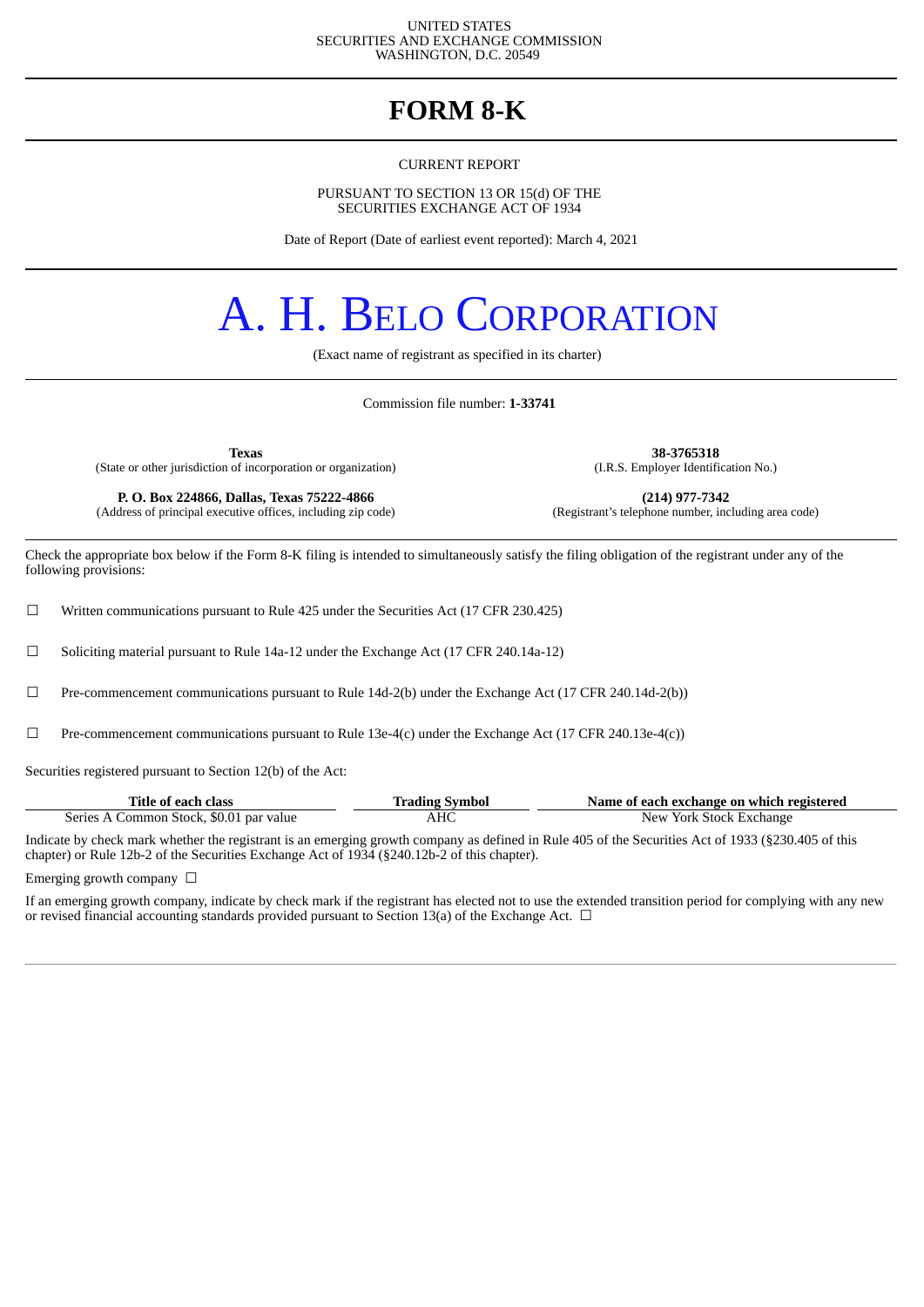#### **Item 8.01. Other Events.**

On March 4, 2021, the Company's Board of Directors approved a second quarter 2021 dividend of \$0.04 per share. The dividend will be payable on June 4, 2021 to shareholders of record at the close of business on May 14, 2021. A copy of the announcement press release is furnished with this report as Exhibit 99.1.

#### **Item 9.01. Financial Statements and Exhibits.**

(d) *Exhibits*.

| Exhibit Number | <b>Description</b>                                                          |
|----------------|-----------------------------------------------------------------------------|
| <u>99.1</u>    | Press Release issued by A. H. Belo Corporation on March 5, 2021             |
| 104            | Cover Page Interactive Data File (embedded within the Inline XBRL document) |
|                |                                                                             |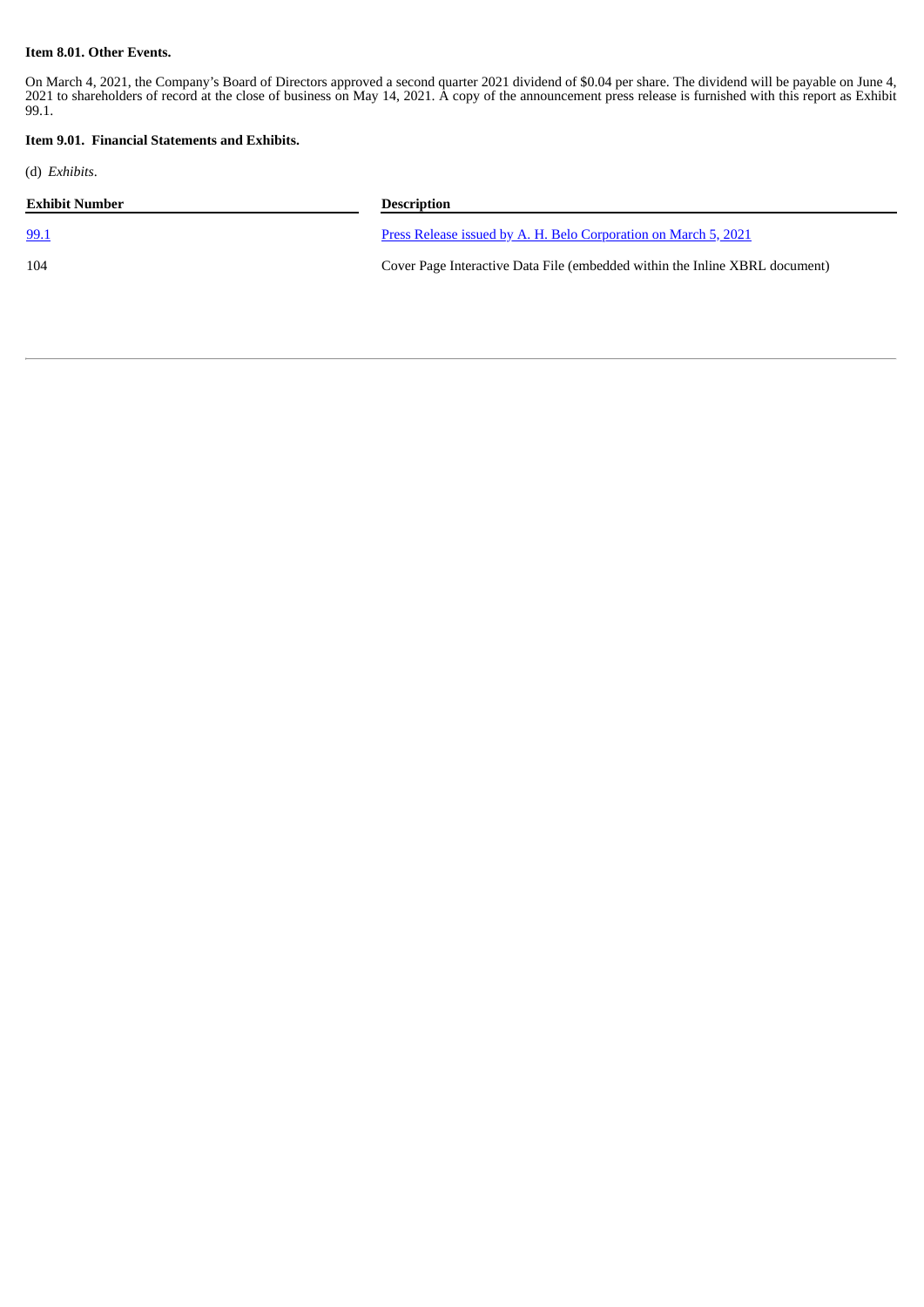#### **SIGNATURE**

Pursuant to the requirements of the Securities Exchange Act of 1934, the Registrant has duly caused this report to be signed on its behalf by the undersigned thereunto duly authorized.

#### Date: March 5, 2021 <br>
A. H. BELO CORPORATION

By: /s/ Christine E. Larkin

Christine E. Larkin Senior Vice President/General Counsel